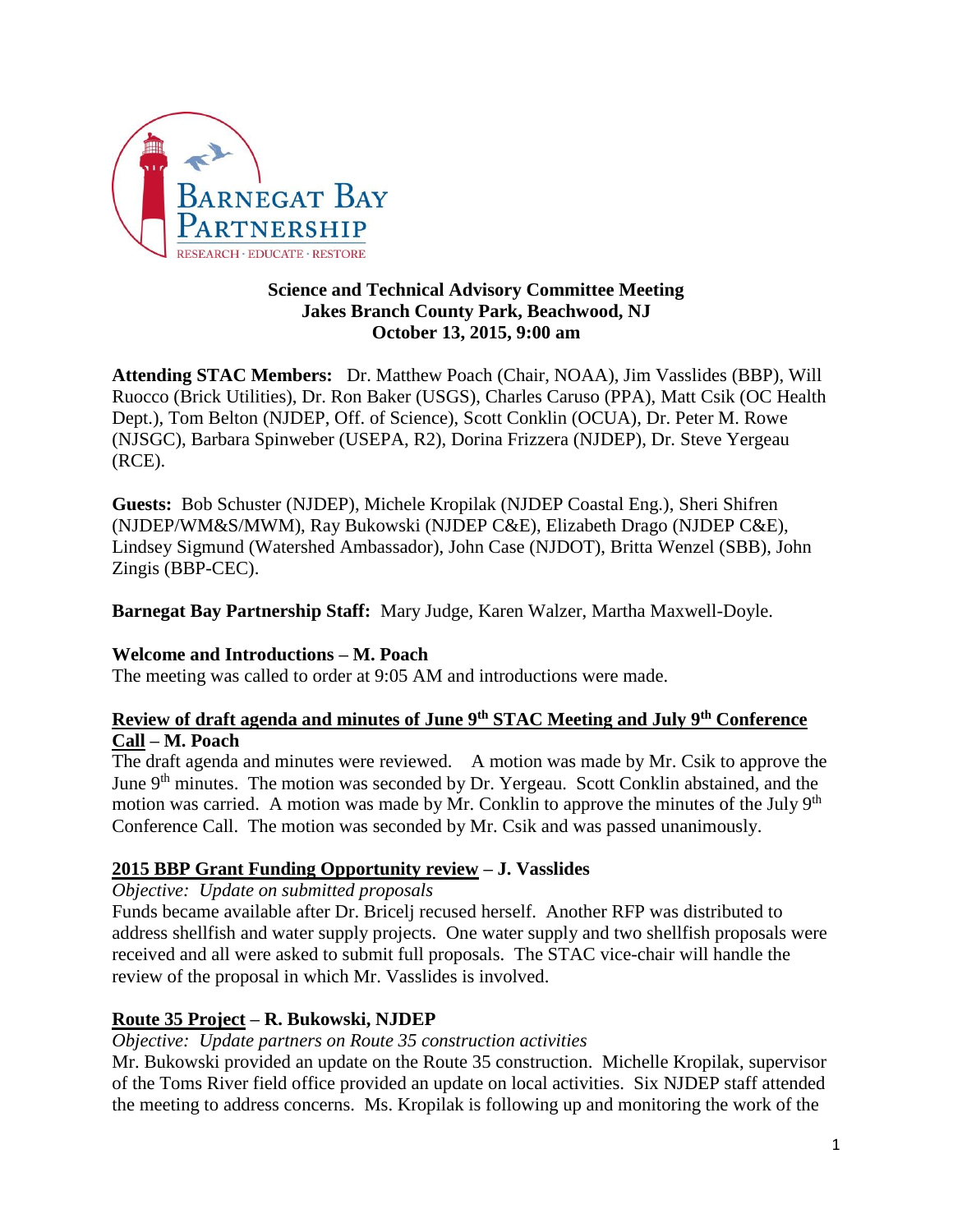DOT, which includes sealing the manhole connections, video inspection, repairing the gaps in the bulkhead, full landscaping at the pump station outfalls, and a solution to the infiltration issues. Silt fences and turbidity curtains are being replaced and repaired as needed (post-storm). The DOT is coordinating with their land use permitting group and others and landscape plans are going to all towns for approval. SAV and sediment studies need to be done before scallop mattresses at the outfall locations can be approved. They're working on bids and gathering information from consultants. The sites are monitored weekly and they get updates from DOT as to their progress.

Hurricane Joaquin caused some erosion where landscaping had not been completed but no extra flooding was noted. No permanent generator is planned but they will be brought in when a storm is expected. Ms. Wenzel expressed concern that the toxic lubricant for the sealant used in Toms River will get released into the bay. A DOT representative arrived and was asked about the functioning of the pumping stations during Hurricane Joaquin. They're approaching completion in 0-4 and will start on 9-12. Ms. Wenzel inquired how the damage was being assessed (for mitigation purposes).

There are two issues related to mitigation: 1) what needs to be done by virtue of the entire project (addressing impacts to intertidal areas and SAV); and 2) address the sedimentation problems after the fact. The thought is to put in a minimal rip-rap mattress in the scour areas outside the pipe (dependent on the studies), and a proposal is being written to obtain a consultant to perform these studies. Ms. Wenzel expressed a concern that the mitigation will take place on the Route 72 bridge project and not in the area of damage. Mr. Bukowski will take note of her comment and the Army Corps and NMFS need to weigh in on this. Mr. Schuster addressed flocculation issues. Vast amounts of water are in the sediments in this area and the sediments are coming out much faster with the new system.

Mr. Bukowski indicated they will continue to monitor and respond to issues and invited people to either call him directly, or the NJDEP hotline. He doesn't want to send an abundance of resources to the site until it's needed and recommended that we let the DOT do their work and he will respond to the issues as they arise.

Mr. Caruso asked how much public outreach was being done. The NJDEP press officer is communicating with the DOT at all times and the DOT has met with all affected mayors at the pump stations. A request was made that the DOT hold a public forum to listen to the concerns people have and to address a certain level of frustration.

**Action:** Mr. Bukowski asked the DOT to make inquiries relative to Ms. Wenzel's concern about toxic sealing lubricant.

# **STAC Vice-Chair nominations – M. Poach**

*Objective: Election for the open Vice-Chair position*

Nominations were opened for this two-year position, at the end of which, the Vice-Chair becomes the Chair. Mr. Belton nominated Dr. Baker, but he declined. Nominations can still be submitted by email until the end of the month and an email vote can be taken.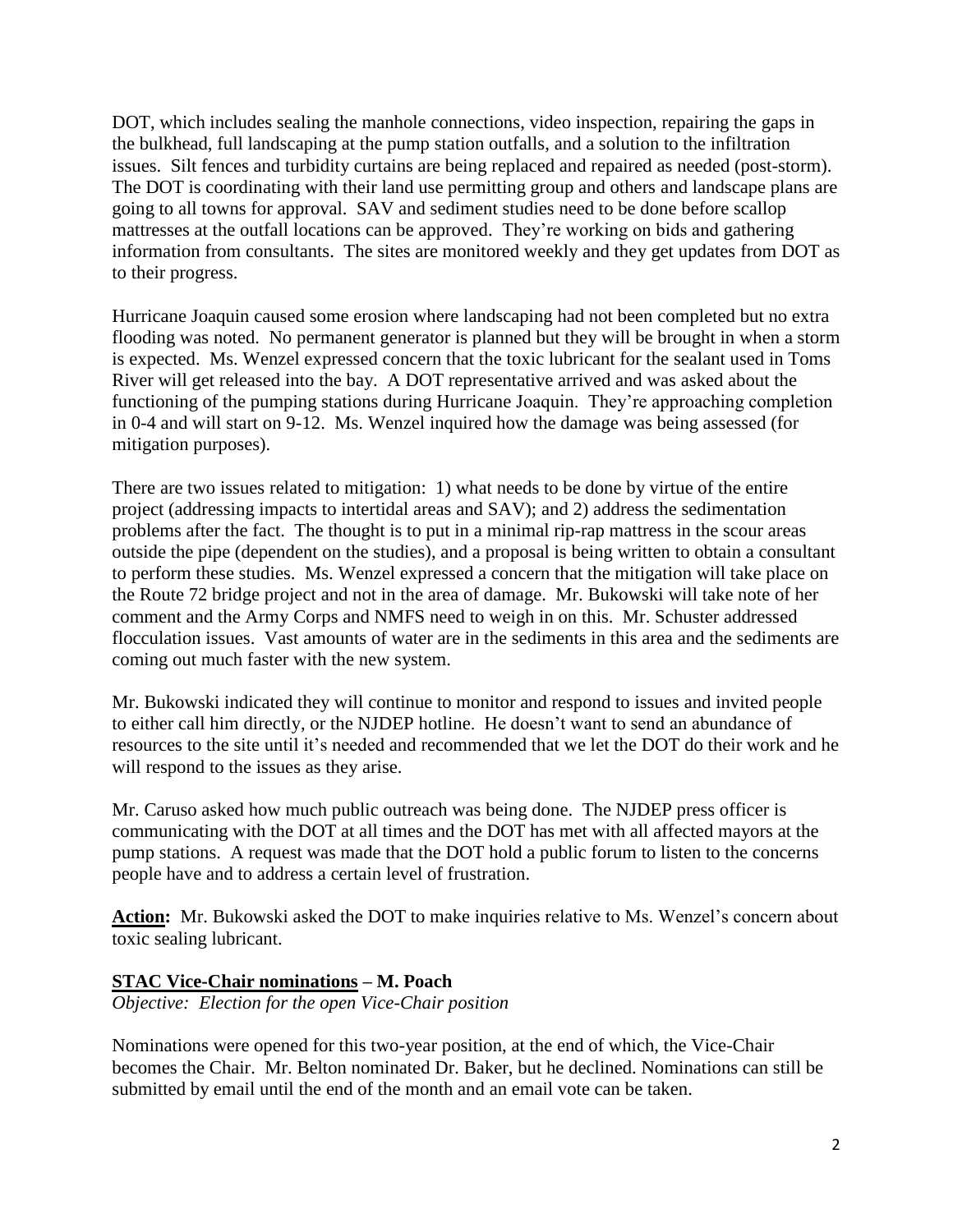Membership attendance as it relates to quorum issues were discussed. The size and composition of the STAC viz a vis appropriate skill sets are reviewed periodically. The next nomination period for "at-large" STAC seats is in June so let Mr. Vasslides know if you believe a skill set is missing. Another option is to invite people to attend to provide specific input without being a STAC member.

#### **State of the Bay Report – J. Vasslides**

*Objective: Update on SOTB progress and schedule*

Every five years a State of the Bay report is written and the working group started meeting in September of this year. The report will have the same format as last year and will try to replicate the original 19 indicators. Of the 19, there is one indicator which has not generated more recent data and will not be included. Mr. Vasslides is hoping to have a draft to the STAC to review in early winter, which will serve as the review team for the report to ensure methodology used to generate the indicators is appropriate. A State of the Bay conference will be held in the spring. The CEC will chair a working group to set up the conference and would like AC and STAC representation. This group will set the conference agenda as the BBP would like the conference to be less technical and more public-friendly.

**Action:** Mr. Vasslides will send an email asking for volunteers to serve on the CEC State of the Bay working group.

#### **CCMP revision – J. Vasslides**

*Objective: Overview of CCMP timeline*

An email was distributed asking for a review of the two-year timeline/agenda and comments were received. The timetable will be sent to EPA for approval and outside help will be used for collation of the information. One comment asked that public comment and outreach be moved up in importance and that will be incorporated. Ms. Spinweber clarified that this is a "revision" not an "update." NEPs which have already revised a CCMP can update, but this is the first revision for the BBP. The Long Island Sound NEP has finished their revision and the Harbor Estuary Program will be on the same schedule as the BBP.

A number of items in the original CCMP have been addressed so there will be a "success" section, and some new items will be added. Objectives will be re-written and a risk assessment will be a concurrent process.

#### **Partner Updates**

Dr. Rowe reported that Sea Grant has approved eight proposals beginning February 2016, which run the gamut from aquaculture to coastal processes. There is not a large Barnegat Bay component to the proposals in this round. They will be beginning their strategic plan process and will be looking for partners to help provide input.

Presentations from the ocean acidification meeting in August will be posted shortly. Findings are that overall  $CO<sub>2</sub>$  acidification is increasing globally and there are specific concerns in the